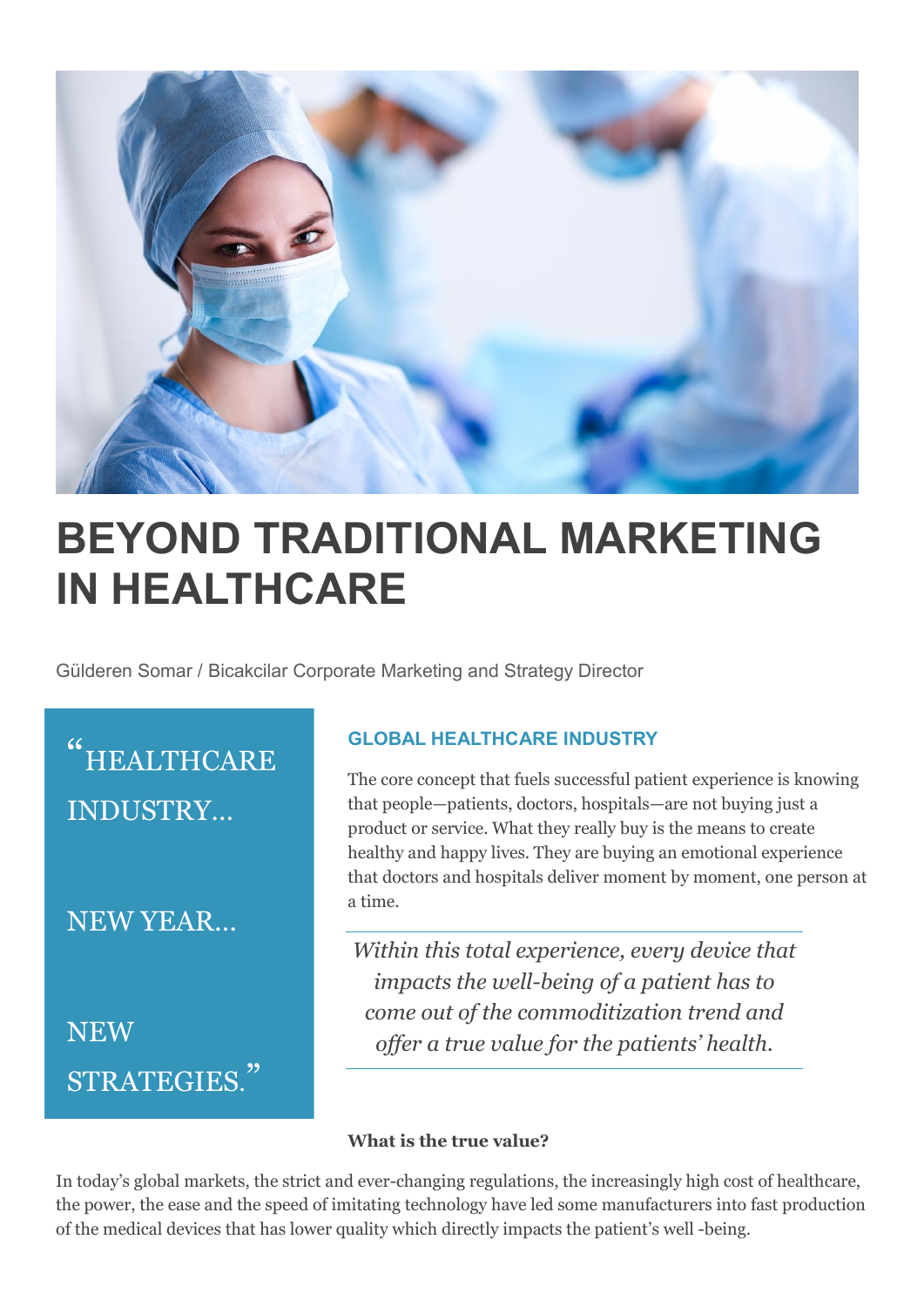We believe it is time to make a difference in turning this trend around by not just manufacturing products for a certain purpose but also support it with the best quality control, continuous feedback from the customers as well as sustainable results by providing unparalleled service after sales and continuous innovation.

After all, it is the human life that is in effect.

The starting point is up to successful marketers!

And Marketing…

The most important job of a marketer is to turn an invisible value into perceived value. It is about a specific value for the target market. They need to do this profitably. And then they need to position themselves as the choice of the target market. Last but not least, they need to deliver effective communication channel and strong content to create the perceived value.

"At a time when the marketplace is demanding the best product at a lower price, medical groups are also expected to deliver comprehensive and coordinated services to their patients. This activity is really a "customer intimacy" or "total solutions" imperative." says Michael Porter.

Furthermore, according to him in his book on Strategic Marketing in Healthcare: "Successful strategic marketing for individual business units and service entities entails the following activities:

- · Defining the business mission,
- · Analyzing the external opportunities and threats
- · Analyzing internal strengths and weaknesses
- · Formulating goals
- · Developing strategies
- · Crafting supporting programs
- · Implementing the programs gathering feedback
- Exercising control

"To ensure its success each service unit within a business unit must contribute to developing the overall marketing plan for the organization. This plan is the most important task."

For the last six years, in my strategic marketing classes, I used to start each class with the same question, " Tell me why, as a potential customer, I should buy from you?"

The response has always been the same- our products have high quality!

I would then ask what that meant. Then, they would get into details of why their customers were buying from them. They would get into absolutely the greatest stories of what they have done for their customers and had nothing to do with the product. Then I would ask, "why, as a potential buyer, I cannot see these great stories on your website?"